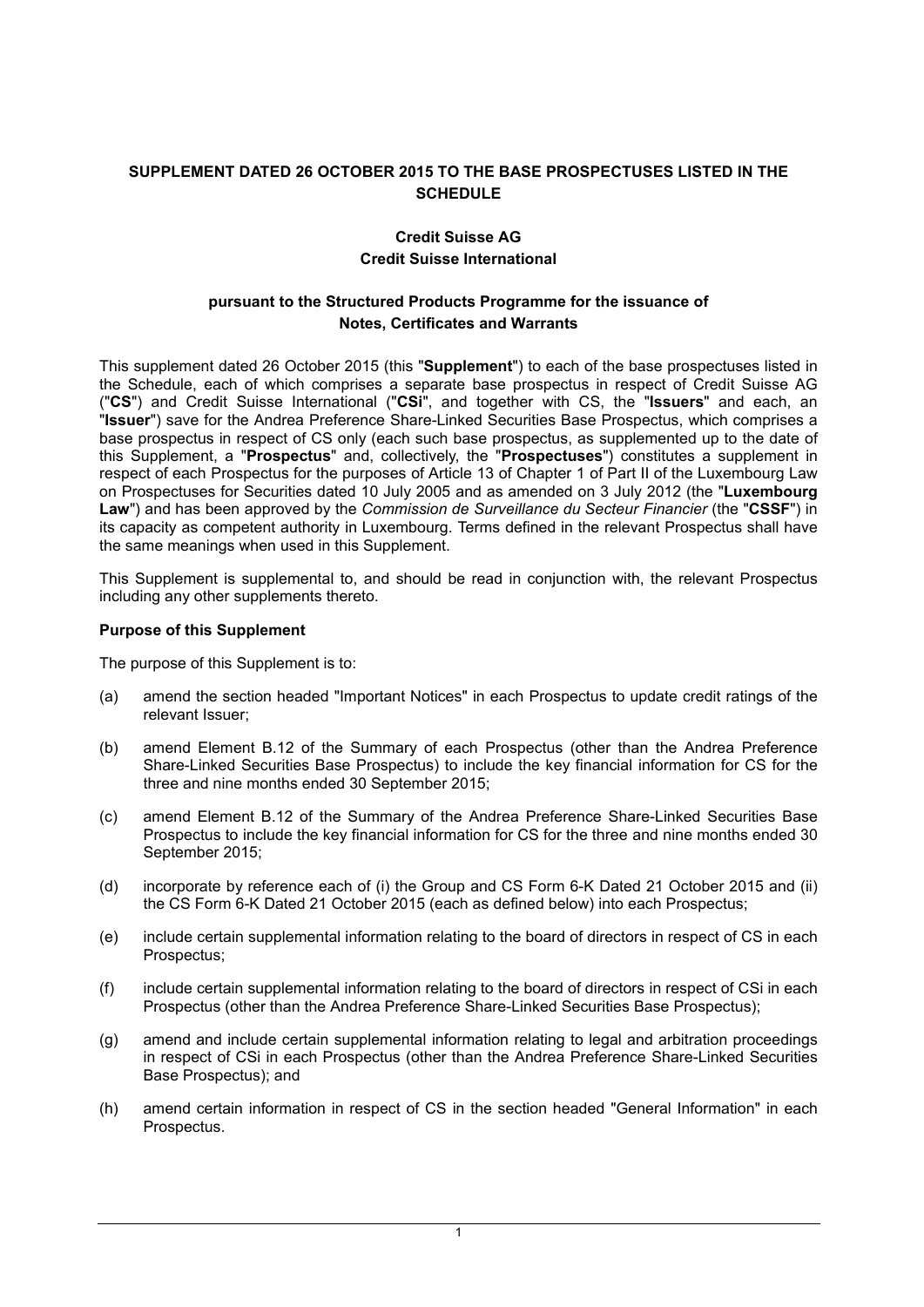### **1.** *Amendments to the section headed "Important Notices" in each Prospectus*

(a) The section headed "Important Notices" of each Prospectus (other than the Andrea Preference Share-Linked Securities Base Prospectus) (in each case, as amended up to the Supplement dated 7 August 2015) shall be amended by inserting the following paragraph after the third paragraph under the heading "Ratings" on page 7 of each Prospectus (other than the Andrea Preference Share-Linked Securities Base Prospectus):

"On 21 October 2015, Moody's Inc. placed on review for possible downgrade the "A1" senior unsecured long-term debt ratings for CS and CSi. On 22 October 2015, S&P affirmed CS' and CSi's senior unsecured long-term debt ratings of A. On 23 October 2015, Fitch affirmed CS' and CSi's Long-Term Issuer Default Ratings of A."

(b) The section headed "Important Notices" of the Andrea Preference Share-Linked Securities Base Prospectus (as amended up to the Supplement dated 7 August 2015) shall be amended by inserting the following paragraph after the third paragraph under the heading "Ratings" on page 5 of the Andrea Preference Share-Linked Securities Base Prospectus:

"On 21 October 2015, Moody's Inc. placed on review for possible downgrade the "A1" senior unsecured long-term debt rating of "A1" for Credit Suisse AG. On 22 October 2015, S&P affirmed Credit Suisse AG's senior unsecured long-term debt rating of A. On 23 October 2015, Fitch affirmed Credit Suisse AG's Long-Term Issuer Default Rating of A."

#### **2.** *Amendments to the Summary of each Prospectus (other than the Andrea Preference Share-Linked Securities Base Prospectus)*

Element B.12 of the Summary on pages 11 to 12 of each Prospectus (other than the Andrea Preference Share-Linked Securities Base Prospectus) (in each case, as amended up to the Supplement dated 9 September 2015) shall be deleted and replaced with the following:

| <b>B.12</b>                                          | <b>Selected key</b><br>financial  | [Insert the following if the Issuer is CS] |                                               |         |
|------------------------------------------------------|-----------------------------------|--------------------------------------------|-----------------------------------------------|---------|
|                                                      | information; no<br>material       | $\underline{\mathsf{CS}}$                  |                                               |         |
|                                                      | adverse change<br>and description | In CHF million                             | Year ended 31 December                        |         |
|                                                      | of significant                    |                                            | 2014                                          | 2013    |
| change in<br>financial<br>position of the<br>Issuer: |                                   | <b>Selected income statement</b><br>data   |                                               |         |
|                                                      |                                   | Net Revenue                                | 25,589                                        | 25,314  |
|                                                      |                                   | Total operating expenses                   | 22,503                                        | 21,567  |
|                                                      |                                   | Net income                                 | 1,764                                         | 2,629   |
|                                                      |                                   | Selected balance sheet data                |                                               |         |
|                                                      | <b>Total assets</b>               | 904,849                                    | 854,429                                       |         |
|                                                      |                                   | <b>Total liabilities</b>                   | 860,208                                       | 810,797 |
|                                                      |                                   | Total equity                               | 44,641                                        | 43,632  |
|                                                      |                                   | In CHF million                             | Nine months ended 30<br>September (unaudited) |         |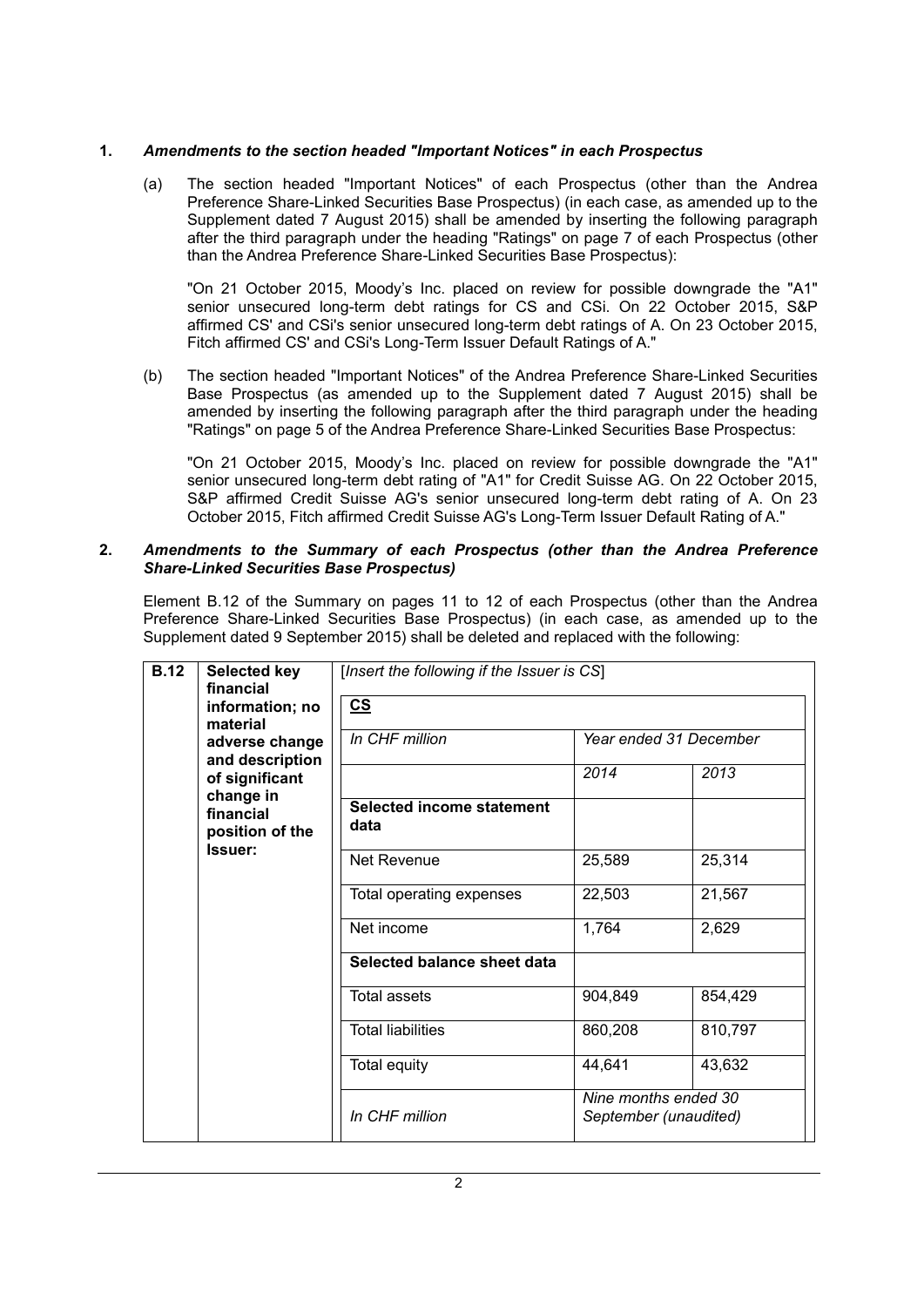|                                                                                                                                                             | 2015                                                              | 2014                              |
|-------------------------------------------------------------------------------------------------------------------------------------------------------------|-------------------------------------------------------------------|-----------------------------------|
| Selected income statement<br>data                                                                                                                           |                                                                   |                                   |
| Net Revenue                                                                                                                                                 | 19,098                                                            | 19,386                            |
| Total operating expenses                                                                                                                                    | 15,410                                                            | 17,119                            |
| Net income                                                                                                                                                  | 2,475                                                             | 1,184                             |
|                                                                                                                                                             | Nine<br>months<br>ended<br>30<br>September<br>2015<br>(unaudited) | Year ended<br>31 December<br>2014 |
| Selected balance sheet data                                                                                                                                 |                                                                   |                                   |
| <b>Total assets</b>                                                                                                                                         | 841,376                                                           | 904,849                           |
| <b>Total liabilities</b>                                                                                                                                    | 796,651                                                           | 860,208                           |
| <b>Total equity</b>                                                                                                                                         | 44,725                                                            | 44,641                            |
| In USD million                                                                                                                                              | Year ended 31 December                                            |                                   |
|                                                                                                                                                             |                                                                   |                                   |
|                                                                                                                                                             | 2014                                                              | 2013                              |
|                                                                                                                                                             |                                                                   |                                   |
|                                                                                                                                                             | 1,144                                                             | 1,654                             |
| Total operating expenses                                                                                                                                    | (1, 551)                                                          | (1,713)                           |
|                                                                                                                                                             | (407)                                                             | (59)                              |
|                                                                                                                                                             | (995)                                                             | (539)                             |
| <b>Selected consolidated</b><br>income statement data<br>Net Revenue<br>Loss before taxes<br>Net loss<br><b>Selected consolidated</b><br>balance sheet data |                                                                   |                                   |
| <b>Total assets</b>                                                                                                                                         | 548,137                                                           | 515,733                           |
|                                                                                                                                                             | 524,108                                                           | 490,705                           |
| <b>Total liabilities</b><br>Total shareholders' equity                                                                                                      | 24,029                                                            | 25,028                            |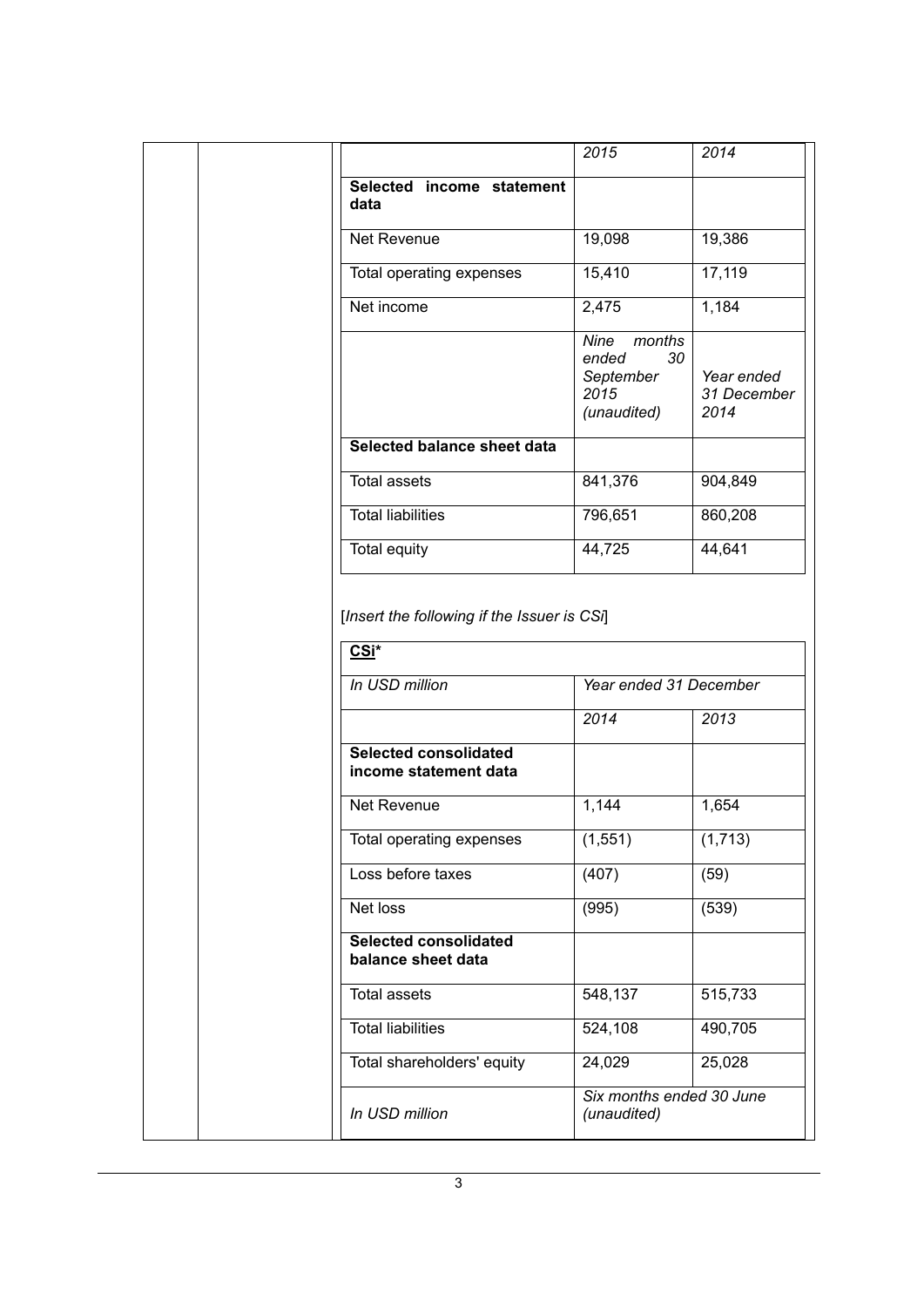|                                                                                                                                                                | 2015                                          | 2014                      |
|----------------------------------------------------------------------------------------------------------------------------------------------------------------|-----------------------------------------------|---------------------------|
| <b>Selected consolidated</b><br>income statement data                                                                                                          |                                               |                           |
| Net Revenue                                                                                                                                                    | 1,214                                         | 882                       |
| Total operating expenses                                                                                                                                       | (1,041)                                       | (781)                     |
| Profit before taxes                                                                                                                                            | 173                                           | 10 <sub>1</sub>           |
| Net profit/(loss)                                                                                                                                              | 100                                           | (371)                     |
|                                                                                                                                                                | Six months<br>ended 30<br>June<br>(unaudited) | Year ended<br>31 December |
| <b>Selected consolidated</b><br>balance sheet data                                                                                                             | 2015                                          | 2014                      |
| <b>Total assets</b>                                                                                                                                            | 452,959                                       | 548,137                   |
| <b>Total liabilities</b>                                                                                                                                       | 428,828                                       | 524,108                   |
| Total shareholders' equity                                                                                                                                     | 24,131                                        | 24,029                    |
| *This key financial information<br>is for CSi and its subsidiaries                                                                                             |                                               |                           |
| [Insert for CS only:                                                                                                                                           |                                               |                           |
| There has been no material adverse change in the prospects of the<br>Issuer and its consolidated subsidiaries since 31 December 2014.                          |                                               |                           |
| Not applicable; there has been no significant change in the financial<br>position of the Issuer and its consolidated subsidiaries since 30<br>September 2015.] |                                               |                           |
| [Insert for CSi only:                                                                                                                                          |                                               |                           |
| There has been no material adverse change in the prospects of the<br>Issuer and its consolidated subsidiaries since 31 December 2014.                          |                                               |                           |
| Not applicable; there has been no significant change in the financial<br>position of the Issuer and its consolidated subsidiaries since 30<br>June 2015.]      |                                               |                           |

# **3.** *Amendment to the Summary of the Andrea Preference Share-Linked Securities Base Prospectus*

Element B.12 of the Summary on pages 8 to 9 of the Andrea Preference Share-Linked Securities Base Prospectus (as amended up to the Supplement dated 7 August 2015) shall be deleted and replaced with the following: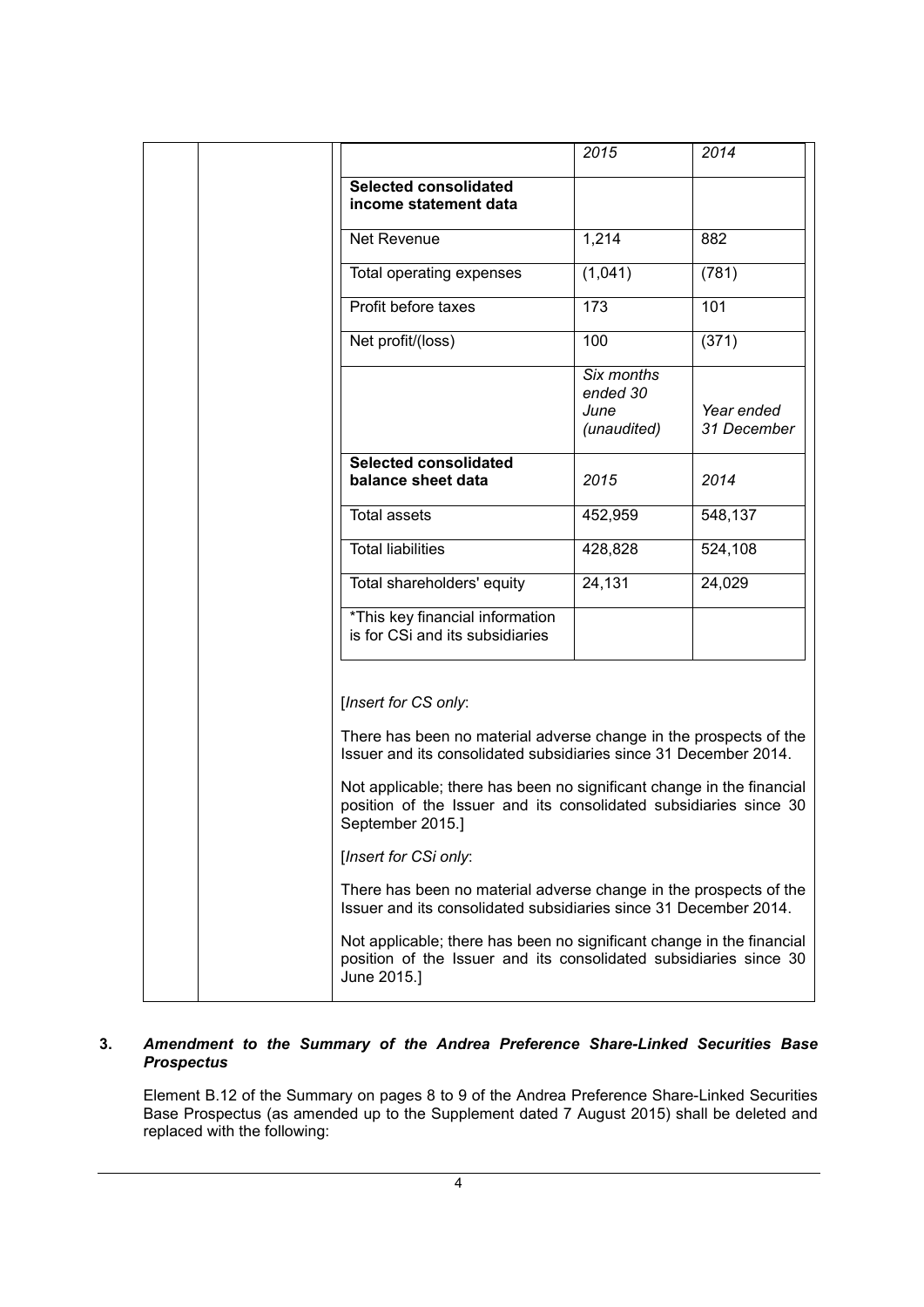| <b>B.12</b>                | <b>Selected key</b><br>financial<br>information; no | $\underline{\mathsf{CS}}$                                                                                                                                                                                                                                                           |                                                                   |                                   |
|----------------------------|-----------------------------------------------------|-------------------------------------------------------------------------------------------------------------------------------------------------------------------------------------------------------------------------------------------------------------------------------------|-------------------------------------------------------------------|-----------------------------------|
| material<br>adverse change |                                                     | In CHF million                                                                                                                                                                                                                                                                      | Year ended 31 December                                            |                                   |
|                            |                                                     | 2014                                                                                                                                                                                                                                                                                | 2013                                                              |                                   |
|                            | and description<br>of significant<br>change in      | <b>Selected income statement</b><br>data                                                                                                                                                                                                                                            |                                                                   |                                   |
|                            | financial or<br>trading position<br>of the Issuer:  | Net Revenue                                                                                                                                                                                                                                                                         | 25,589                                                            | 25,314                            |
|                            |                                                     | Total operating expenses                                                                                                                                                                                                                                                            | 22,503                                                            | 21,567                            |
|                            |                                                     | Net income                                                                                                                                                                                                                                                                          | 1,764                                                             | 2,629                             |
|                            |                                                     | Selected balance sheet data                                                                                                                                                                                                                                                         |                                                                   |                                   |
|                            |                                                     | <b>Total assets</b>                                                                                                                                                                                                                                                                 | 904,849                                                           | 854,429                           |
|                            |                                                     | <b>Total liabilities</b>                                                                                                                                                                                                                                                            | 860,208                                                           | 810,797                           |
|                            |                                                     | Total equity                                                                                                                                                                                                                                                                        | 44,641                                                            | 43,632                            |
|                            |                                                     | In CHF million                                                                                                                                                                                                                                                                      | Nine months ended 30<br>September (unaudited)                     |                                   |
|                            |                                                     |                                                                                                                                                                                                                                                                                     | 2015                                                              | 2014                              |
|                            |                                                     | Selected income statement<br>data                                                                                                                                                                                                                                                   |                                                                   |                                   |
|                            |                                                     | Net Revenue                                                                                                                                                                                                                                                                         | 19,098                                                            | 19,386                            |
|                            |                                                     | Total operating expenses                                                                                                                                                                                                                                                            | 15,410                                                            | 17,119                            |
|                            | Net income                                          | 2,475                                                                                                                                                                                                                                                                               | 1,184                                                             |                                   |
|                            |                                                     |                                                                                                                                                                                                                                                                                     | Nine<br>months<br>ended<br>30<br>September<br>2015<br>(unaudited) | Year ended<br>31 December<br>2014 |
|                            |                                                     | Selected balance sheet data                                                                                                                                                                                                                                                         |                                                                   |                                   |
|                            |                                                     | <b>Total assets</b>                                                                                                                                                                                                                                                                 | 841,376                                                           | 904,849                           |
|                            |                                                     | <b>Total liabilities</b>                                                                                                                                                                                                                                                            | 796,651                                                           | 860,208                           |
|                            |                                                     | <b>Total equity</b>                                                                                                                                                                                                                                                                 | 44,725                                                            | 44,641                            |
|                            |                                                     | There has been no material adverse change in the prospects of the<br>Issuer and its consolidated subsidiaries since 31 December 2014.<br>Not applicable; there has been no significant change in the financial<br>position of the Issuer and its consolidated subsidiaries since 30 |                                                                   |                                   |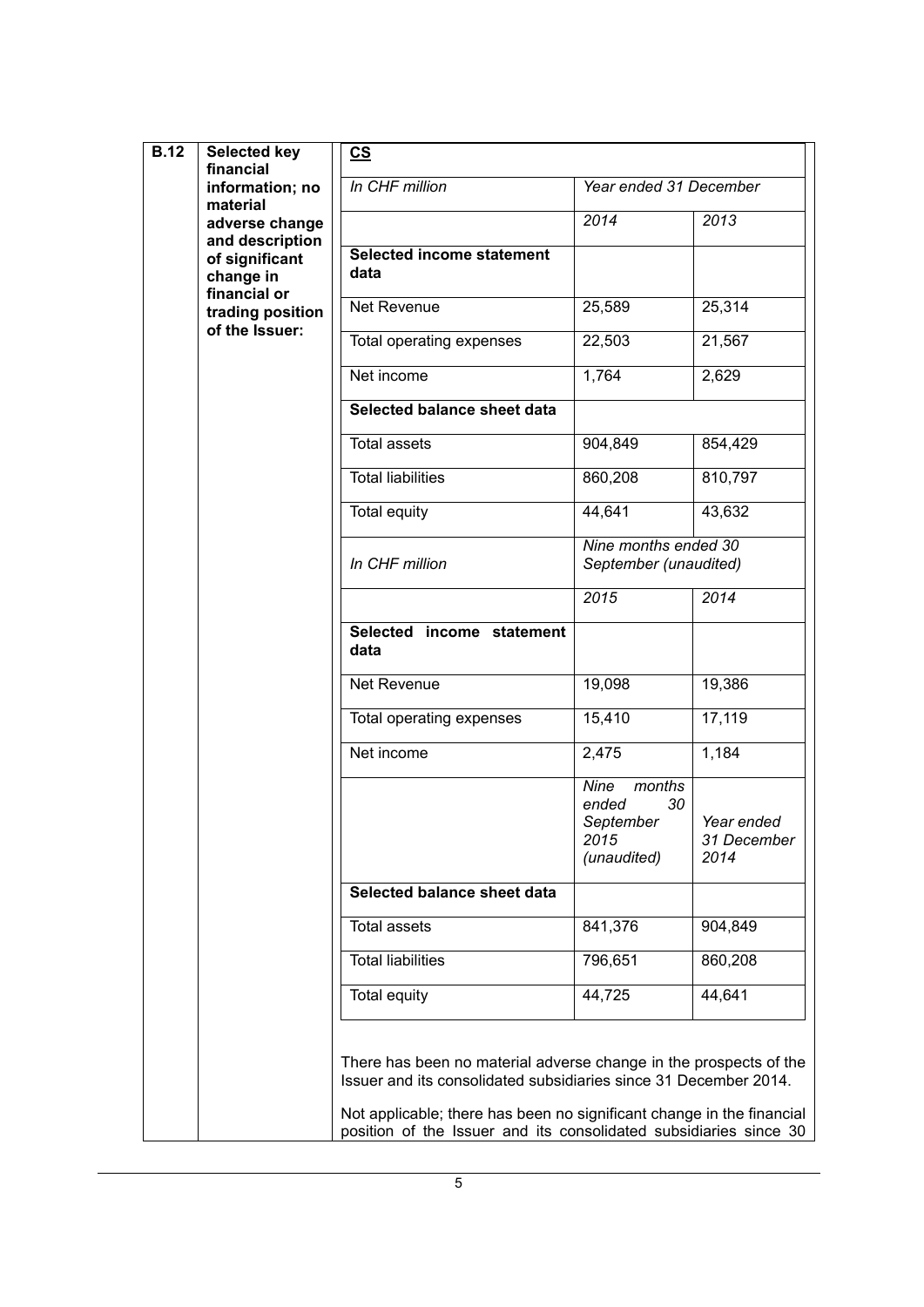|  |  | September 2015. |
|--|--|-----------------|
|--|--|-----------------|

#### **4.** *Incorporation of information by reference in each Prospectus*

This Supplement incorporates by reference into each Prospectus:

- (a) the Form 6-K of Credit Suisse Group AG (the "**Group**") and CS filed with the United States Securities and Exchange Commission ("**SEC**") on 21 October 2015 (the "**Group and CS Form 6-K Dated 21 October 2015**") which includes a media release announcing changes to Credit Suisse's strategy, structure and organisation; and
- (b) the Form 6-K of CS filed with the SEC on 21 October 2015 (the "**CS Form 6-K Dated 21 October 2015**"), which includes the Credit Suisse Earnings Release 3Q15 as an exhibit thereto.

The table below sets out the relevant page references for the information incorporated by reference (i) in respect of CS, in each Prospectus, and (ii) in respect of CSi, in each Prospectus (other than the Andrea Preference Share-Linked Securities Base Prospectus):

| <b>Section</b><br><b>Number</b> | <b>Section Heading</b> | <b>Sub-heading</b>                           | Page(s)<br>of the<br><b>PDF file</b> |
|---------------------------------|------------------------|----------------------------------------------|--------------------------------------|
|                                 |                        | Group and CS Form 6-K Dated 21 October 2015  |                                      |
|                                 | Form 6-K               | Cover page                                   | $\mathbf{1}$                         |
|                                 |                        | Introduction                                 | $\overline{2}$                       |
|                                 |                        | Strategy                                     | $\overline{3}$                       |
|                                 |                        | <b>Simplified Structure</b>                  | $\overline{4}$                       |
|                                 |                        | <b>Executive Team</b>                        | $4 - 5$                              |
|                                 |                        | <b>Management Actions</b>                    | $5-6$                                |
|                                 |                        | <b>Tracking Progress</b>                     | $7 - 8$                              |
|                                 |                        | <b>Disclaimer</b>                            | $8 - 10$                             |
|                                 |                        | Signatures                                   | 10                                   |
|                                 |                        | CS Form 6-K Dated 21 October 2015            |                                      |
|                                 | Form 6-K               | Cover page                                   | $\mathbf{1}$                         |
|                                 |                        | Introduction                                 | $\overline{2}$                       |
|                                 |                        | Selected financial data                      | $3 - 4$                              |
|                                 |                        | Operating and financial review and prospects | $5-6$                                |
|                                 |                        | Exhibits                                     | $\overline{7}$                       |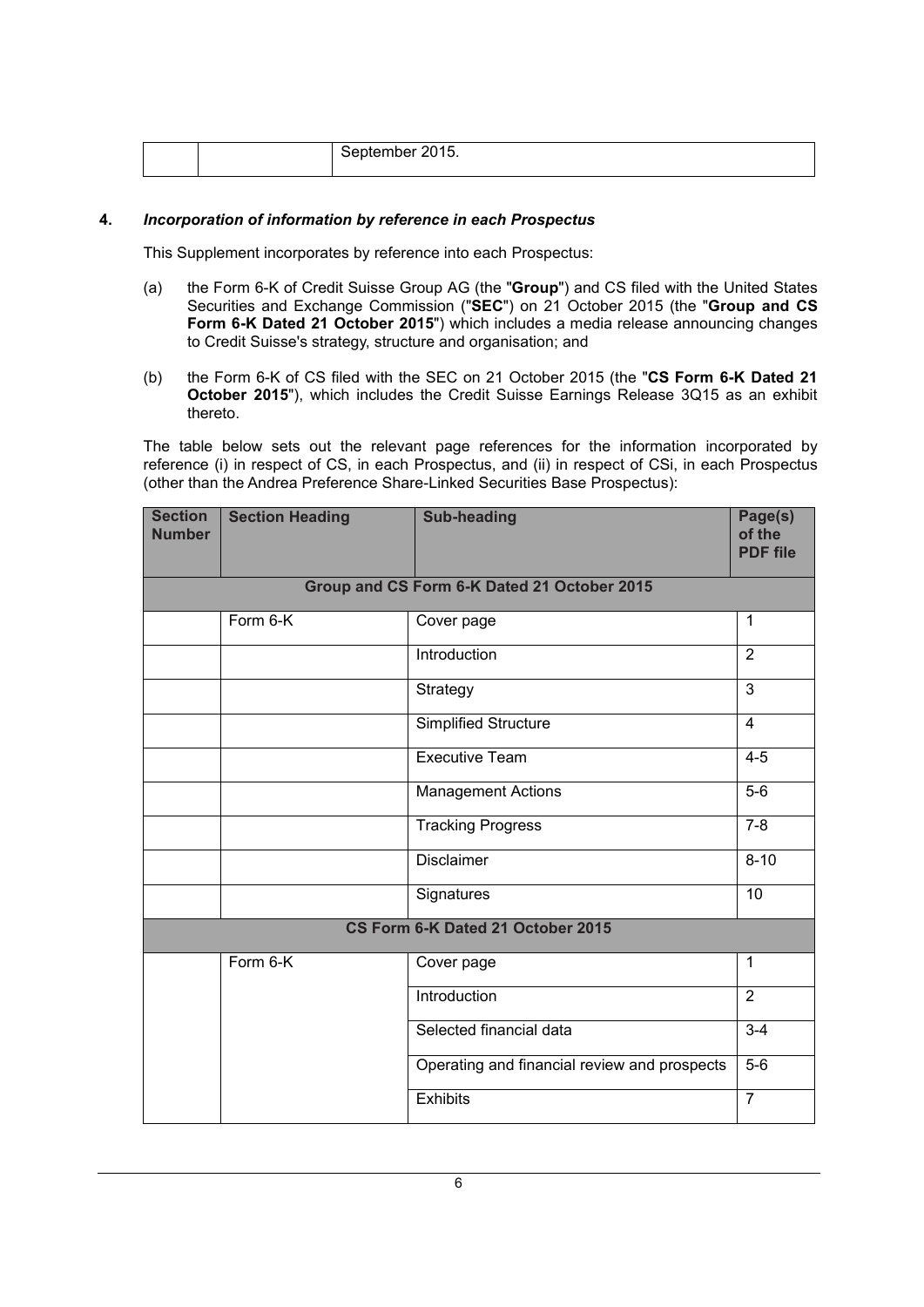|                       | Signatures                                                                         | 8         |
|-----------------------|------------------------------------------------------------------------------------|-----------|
|                       | Exhibit to CS Form 6-K Dated 21 October 2015 (Earnings Release 3Q15)               |           |
| Earnings Release 3Q15 | Key metrics                                                                        | 10        |
|                       | Core Results summary                                                               | $11 - 12$ |
|                       | Private Banking & Wealth Management                                                | $13 - 19$ |
|                       | <b>Investment Banking</b>                                                          | 20-22     |
|                       | Corporate Center                                                                   | 23        |
|                       | Balance sheet, shareholders' equity,<br>regulatory reporting and other information | $24 - 25$ |
|                       | Important information                                                              | 26        |
| Appendix              | <b>Credit Suisse</b>                                                               | 27        |
|                       | <b>Credit Suisse and Core Results</b>                                              | 28        |
|                       | Credit Suisse reporting structure                                                  | 28        |
|                       | <b>Core Results</b>                                                                | 29        |
|                       | Core Results - strategic and non-strategic<br>results                              | 30        |
|                       | Core Results - strategic results                                                   | 30        |
|                       | Core Results - non-strategic results                                               | 31        |
|                       | Core Results reporting by region                                                   | 31        |
|                       | Private Banking & Wealth Management                                                | 32        |
|                       | Private Banking & Wealth Management -<br>strategic and non-strategic results       | 33        |
|                       | Private Banking & Wealth Management -<br>strategic results                         | 33        |
|                       | Wealth Management Clients                                                          | 34        |
|                       | Corporate & Institutional Clients                                                  | 35        |
|                       | Asset Management                                                                   | 36        |
|                       | Private Banking & Wealth Management -<br>non-strategic results                     | 36        |
|                       | <b>Investment Banking</b>                                                          | 37        |
|                       | Investment Banking- strategic and non-<br>strategic results                        | 38        |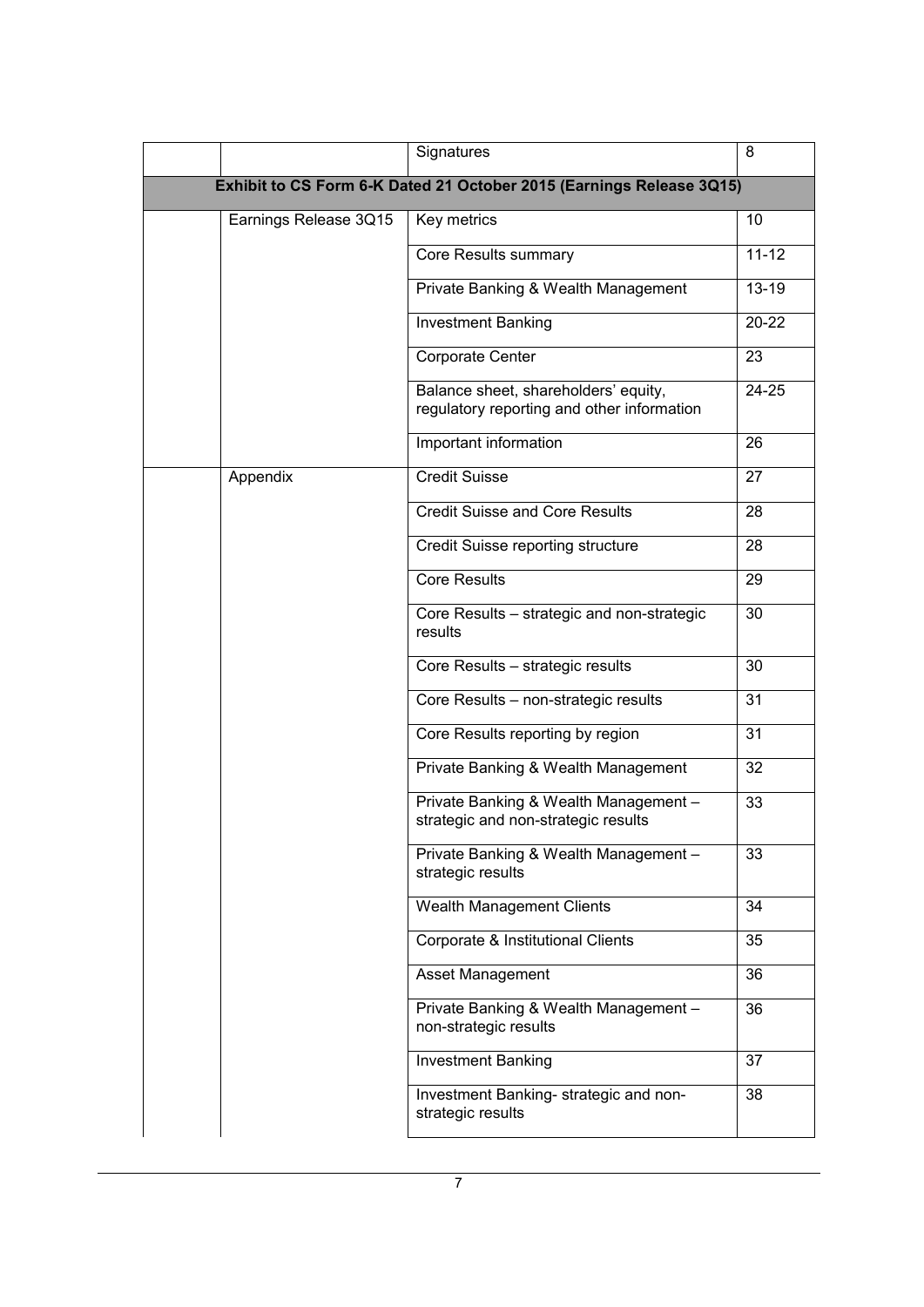| Investment Banking - strategic results                                                                      | 38 |
|-------------------------------------------------------------------------------------------------------------|----|
| Investment Banking - non-strategic results                                                                  | 39 |
| Corporate Center results                                                                                    | 39 |
| Corporate Center- non-strategic results                                                                     | 40 |
| Impact from movements in own credit<br>spreads                                                              | 40 |
| Assets under management - Group                                                                             | 41 |
| Net new assets - Group                                                                                      | 41 |
| BIS capital metrics - Group                                                                                 | 42 |
| Eligible capital - Group                                                                                    | 42 |
| CET1 Capital movement - Group                                                                               | 43 |
| Risk-weighted assets - Group                                                                                | 43 |
| Risk-weighted asset movement by risk type -<br>Group                                                        | 43 |
| BIS leverage metrics - Group                                                                                | 44 |
| Swiss capital metrics - Group                                                                               | 44 |
| Swiss leverage metrics - Group                                                                              | 44 |
| One-day, 98% risk management VaR (CHF)                                                                      | 45 |
| Consolidated statements of operations                                                                       | 46 |
| Consolidated balance sheets                                                                                 | 47 |
| Consolidated statements of changes in<br>equity                                                             | 48 |
| Earnings per share                                                                                          | 49 |
| Relationship between total shareholders'<br>equity, tangible shareholders' equity and<br>regulatory capital | 50 |
| Regulatory capital allocation                                                                               | 50 |
| Cautionary statement regarding forward                                                                      | 51 |

Any information not listed above but included in the documents incorporated by reference herein is given for information purpose only and is not required by the relevant annexes of the Commission Regulation 809/2004/EC, as amended.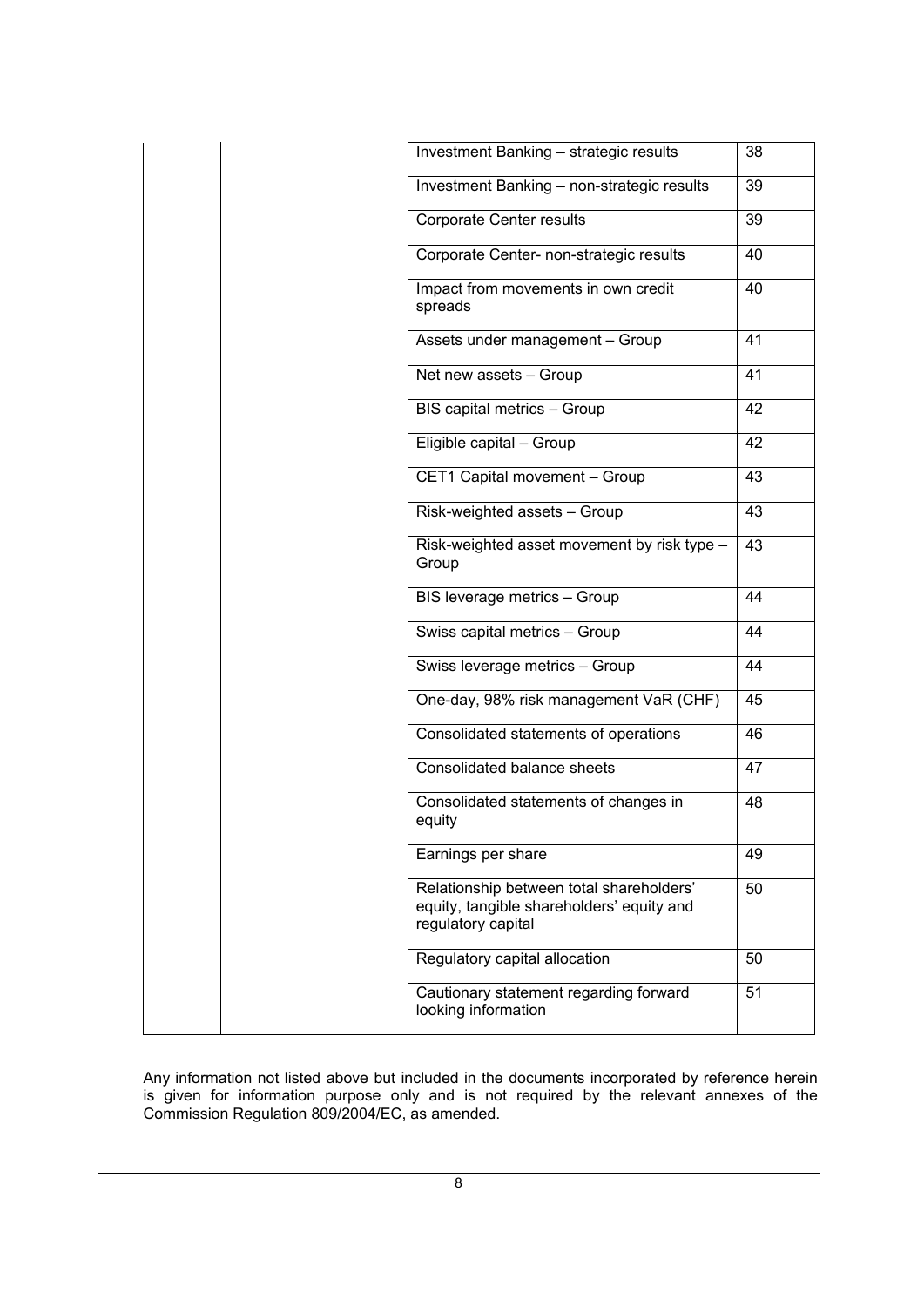Any non-incorporated part of a document referred to herein are either deemed not relevant for the investor or are otherwise covered elsewhere in the relevant Prospectus.

### **5.** *Supplemental information relating to the board of directors in respect of CS in each Prospectus*

The information in the section entitled "Credit Suisse AG" in each Prospectus (in each case as amended up to the Supplement dated 7 August 2015) shall be supplemented by deleting the list of the current members of the Executive Board and the last two paragraphs therein, on (i) pages 442 to 443 of the Trigger Redeemable and Phoenix Securities Base Prospectus, (ii) pages 413 to 414 of the Reverse Convertible and Worst of Reverse Convertible Securities Base Prospectus, (iii) pages 450 to 451 of the Put and Call Securities Base Prospectus (iv) pages 428 to 429 of the Bonus and Participation Securities Base Prospectus and (v) pages 117 to 118 of the Andrea Preference Share-Linked Securities Base Prospectus, and replacing it with the following:

- Tidjane Thiam Chief Executive Officer
	- James L. Amine Investment Banking and Capital Markets
	- Pierre-Olivier Bouée Chief Operating Officer Romeo Cerutti **General Counsel**
	- Peter Goerke Human Resources, Communications and Branding
		- Thomas P. Head of The Swiss Universal Bank
	- Igbal Khan Head of International Wealth Management
	- David Mathers Chief Financial Officer
	- **Joachim Oechslin** Chief Risk Officer
	- Timothy P. O'Hara Global Markets

**Gottstein** 

- **Helman Sitohang** CEO APAC
- Lara J. Warner Chief Compliance and Regulatory Affairs Officer

The composition of the Board of Directors of Credit Suisse AG and the Group is identical. The composition of the Executive Board of Credit Suisse AG and the Group is identical.

Further information about the members of the Board of Directors and the Executive Board can be found on pages 173 to 193 (pages 197 to 217 of the PDF) of the Exhibit to Form 20-F Dated 20 March 2015, the Form 6-K Dated 24 April 2015 and the Group and CS Form 6-K Dated 21 October 2015."

### **6.** *Supplemental information relating to the board of directors in respect of CSi in each Prospectus (other than the Andrea Preference Share-Linked Securities Base Prospectus)*

The information in the section entitled "Credit Suisse International" in each Prospectus (other than the Andrea Preference Share-Linked Securities Base Prospectus) (in each case, as amended up to the Supplement dated 9 September 2015) shall be supplemented by deleting the table under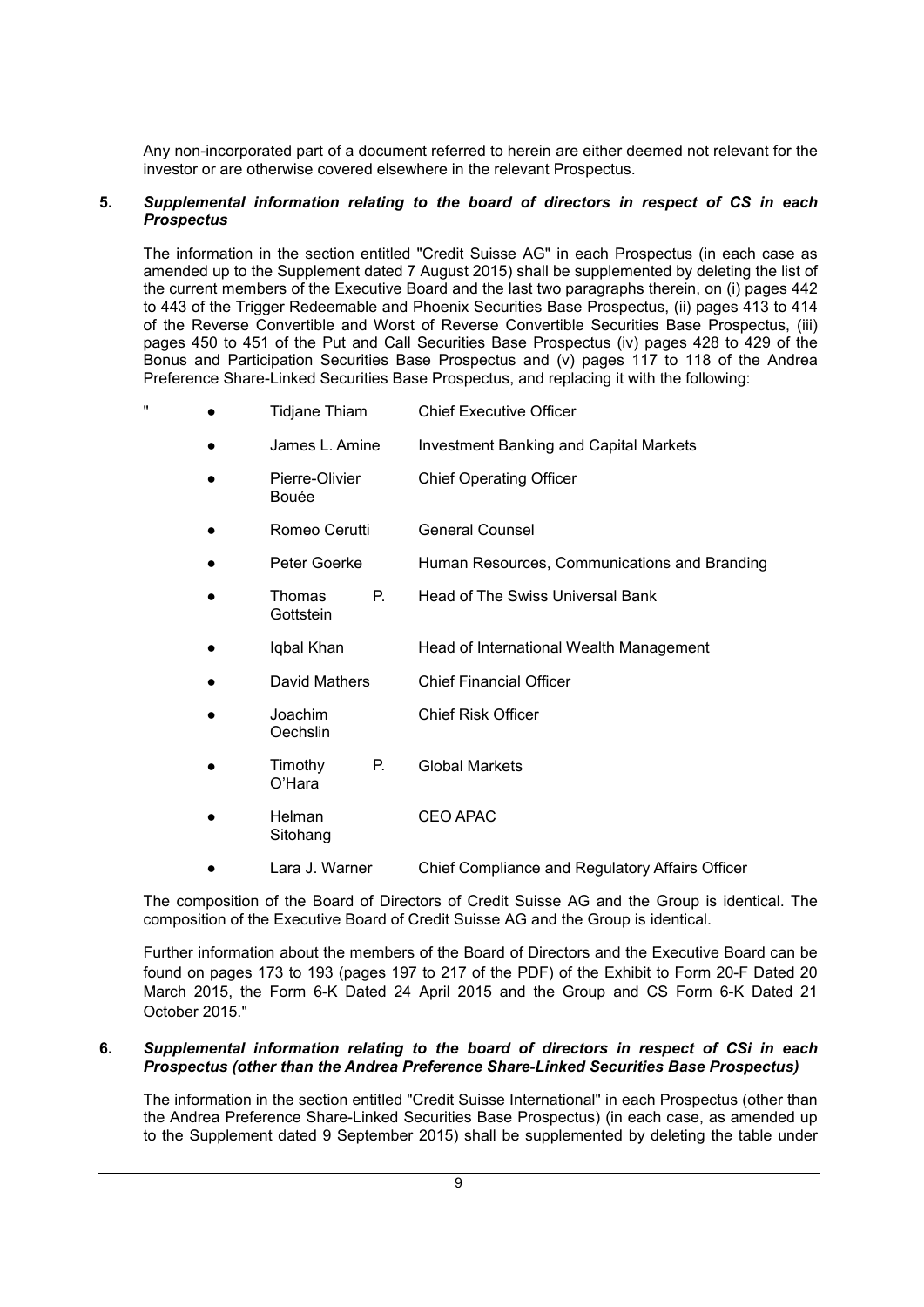the section headed "Directors and Management", on (i) pages 445 to 446 of the Trigger Redeemable and Phoenix Securities Base Prospectus, (ii) pages 416 to 417 of the Reverse Convertible and Worst of Reverse Convertible Securities Base Prospectus, (iii) pages 453 to 454 of the Put and Call Securities Base Prospectus and (iv) pages 431 to 432 of the Bonus and Participation Securities Base Prospectus, and replacing it with the following:

| "Board Member                                   | <b>External Activities</b>                                                                                                                                                                                                                         |
|-------------------------------------------------|----------------------------------------------------------------------------------------------------------------------------------------------------------------------------------------------------------------------------------------------------|
| Noreen Doyle (Non- Executive Chair)             | Independent member and Chair of the Board of<br>$\bullet$<br>Directors, the Nomination and the Advisory<br>Remuneration Committee, independent member<br>of the Risk Committee and Acting<br>Audit<br>Committee Chair of the Issuer.               |
|                                                 | Ms. Doyle also serves as Vice- Chair and Lead<br>$\bullet$<br>Independent Director of the Board, member of<br>the Audit Committee and the Chairman's and<br>Governance Committee of Credit Suisse AG and<br>Credit Suisse Group AG.                |
|                                                 | Additionally Ms. Doyle is also:                                                                                                                                                                                                                    |
|                                                 | a member of the Board of Directors of the<br>$\circ$<br>Newmont Mining Corporation; and                                                                                                                                                            |
|                                                 | a member of the advisor board of Sapphire<br>$\circ$<br>Partners.                                                                                                                                                                                  |
| Gaël de Boissard (Chief Executive<br>Officer)   | Not Applicable                                                                                                                                                                                                                                     |
| Richard Thornburgh (Non- Executive<br>Director) | Independent member of the Board of Directors<br>$\bullet$<br>Nomination<br>and<br>the Audit,<br>and Advisory<br>Remuneration Committee and Chairman of the<br>Risk Committee of the Issuer.                                                        |
|                                                 | Mr. Thornburgh also serves as Vice-Chair of the<br>$\bullet$<br>Board, member of the Audit Committee, Chair of<br>the Risk Committee and a member of the<br>Chairman's and Governance Committee of Credit<br>Suisse AG and Credit Suisse Group AG. |
|                                                 | Additionally Mr. Thornburgh is also:                                                                                                                                                                                                               |
|                                                 | Vice-Chairman of Corsair Capital LLC<br>$\circ$<br>(New York);                                                                                                                                                                                     |
|                                                 | a member of the Board of Directors of<br>$\circ$<br>Reynolds American Inc. (Winston-Salem);                                                                                                                                                        |
|                                                 | a member of the Board of Directors, of<br>$\circ$<br>McGraw Hill Financial (New York);                                                                                                                                                             |
|                                                 | a member of the Board of Directors and<br>$\circ$                                                                                                                                                                                                  |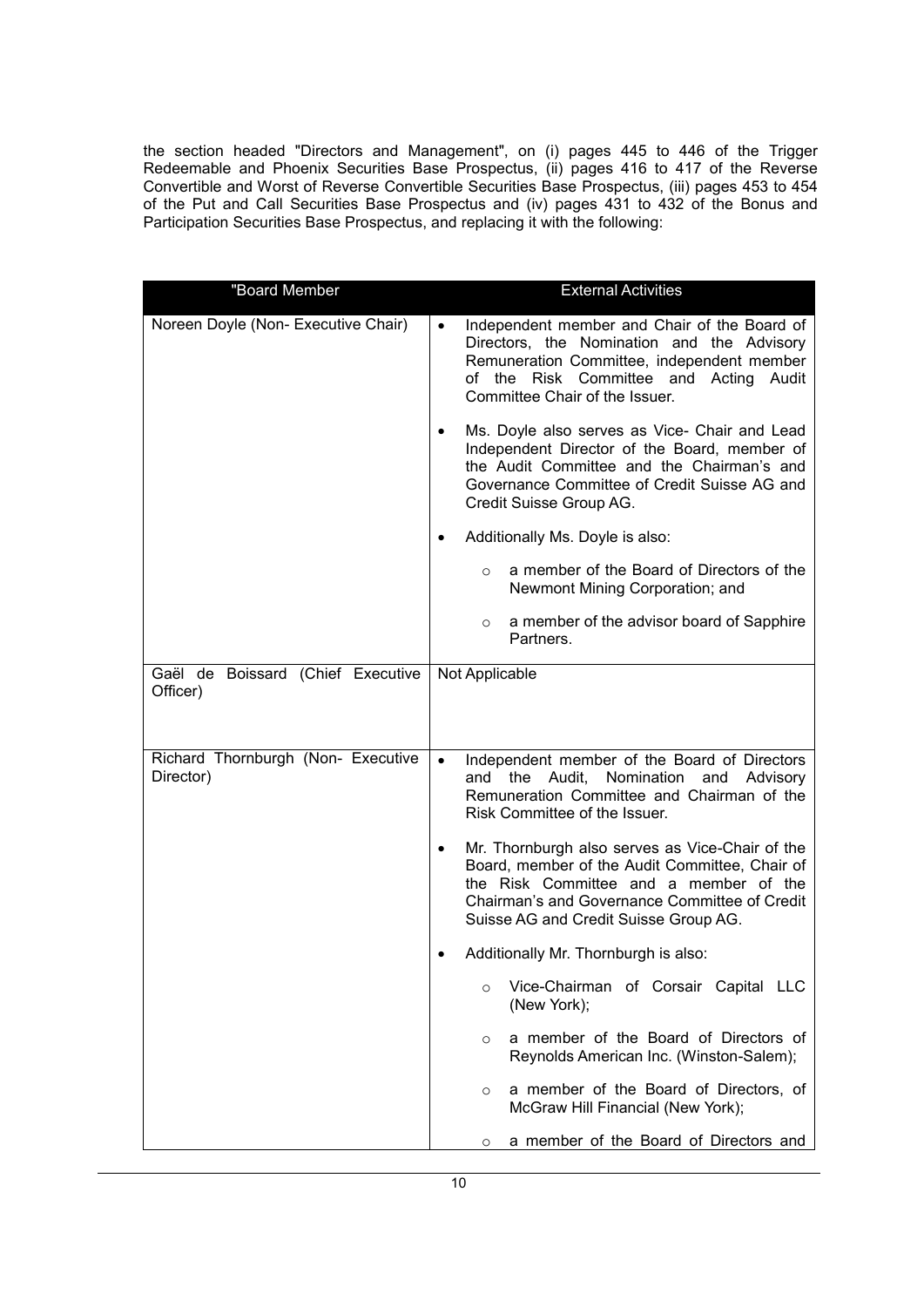|                          | Lead Director for New Star Financial Inc.<br>(Massachusetts); and<br>a member of the Board of Directors of<br>$\circ$<br>CapStar Bank.                                      |
|--------------------------|-----------------------------------------------------------------------------------------------------------------------------------------------------------------------------|
| Jason Forrester          | Managing Director in the CFO division of the<br>$\bullet$<br>Issuer.<br>Mr. Forrester is also EMEA Regional CFO of the<br>Issuer and Credit Suisse Securities (Europe) Ltd. |
| Paul Ingram              | Managing Director in the CRO division of the<br>$\bullet$<br>Issuer.<br>Mr. Ingram is also Chief Risk Officer of the Issuer<br>and Credit Suisse Securities (Europe) Ltd.   |
| <b>Christopher Horne</b> | Managing Director in the Global Markets division<br>$\bullet$<br>of the Issuer.<br>Mr. Horne is also Deputy CEO of the Issuer and<br>Credit Suisse Securities (Europe) Ltd. |
| David Livingstone        | Vice Chairman of the Investment Banking and<br>$\bullet$<br>Capital Markets division of the Issuer."                                                                        |

#### **7.** *Supplemental information relating to legal and arbitration proceedings in respect of CSi in each Prospectus (other than the Andrea Preference Share-Linked Securities Base Prospectus)*

The information in the section entitled "Credit Suisse International" in each Prospectus (other than the Andrea Preference Share-Linked Securities Base Prospectus) (in each case, as amended up to the Supplement dated 9 September 2015) shall be supplemented by deleting the section headed "Legal and Arbitration Proceedings", on (i) pages 446 to 447 of the Trigger Redeemable and Phoenix Securities Base Prospectus, (ii) pages 417 to 418 of the Reverse Convertible and Worst of Reverse Convertible Securities Base Prospectus, (iii) pages 454 to 455 of the Put and Call Securities Base Prospectus and (iv) pages 432 to 433 of the Bonus and Participation Securities Base Prospectus and replacing it with the following:

### "**Legal and Arbitration Proceedings**

During the last 12 months there have been no governmental, legal or arbitration proceedings which may have, or have had in the past, significant effects on the financial position or profitability of CSi, and CSi is not aware of any such proceedings being either pending or threatened, except as disclosed below:

### 1. **European Commission Statement of Objections re CDS**

In July 2013, the Directorate General for Competition of the European Commission ("**DG Comp**") issued a Statement of Objections ("**SO**") to various entities of thirteen CDS dealer banks, certain market entities and the International Swaps and Derivatives Association, Inc. ("**ISDA**") in relation to its investigation into possible violations of competition law by certain CDS market participants. Certain Credit Suisse entities were among the named bank entities. The SO marks the commencement of enforcement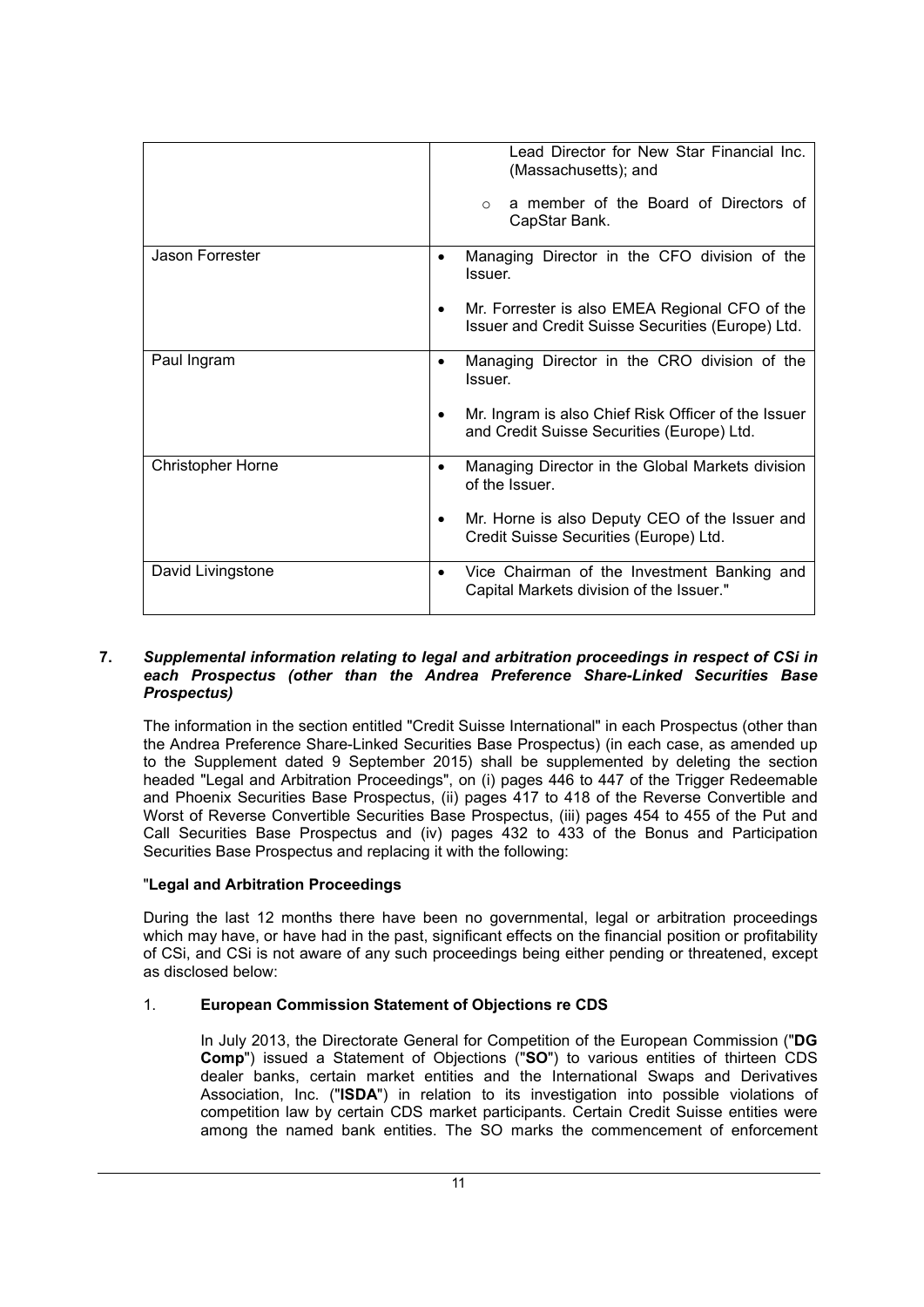proceedings in respect of what DG Comp alleges were unlawful attempts to prevent the development of exchange traded platforms for CDS between 2006 and 2009.

# 2. **US Antitrust Class Action re CDS**

Certain Credit Suisse entities, as well as other banks, have been named in civil litigation in the US, currently pending in the US District Court for the Southern District of New York. In August 2015, Credit Suisse and the class action plaintiffs reached an agreement in principle to settle the action. The settlement is subject to the execution of formal settlement documentation and court approval. Further, Credit Suisse (USA), Inc. has received civil investigative demands from the United States Department of Justice.

### 3. **Rosserlane and Swinbrook v Credit Suisse International**

CSi is the defendant in English court litigation brought by Rosserlane Consultants Limited and Swinbrook Developments Limited (the "claimants"). The litigation relates to the forced sale by CSi in 2008 of Caspian Energy Group LP ("**CEG**"), the vehicle through which the claimants held a 51 per cent. stake in the Kyurovdag oil and gas field in Azerbaijan. CEG was sold for USD 245m following two unsuccessful M&A processes. The claimants allege that CEG should have been sold for at least USD 700m. CSi is vigorously defending the claims, which it believes are without merit. The trial commenced in October 2014 and on 20 February 2015 the case was dismissed and judgment given in favour of CSi. The claimants are now appealing the judgment.

- 4. CSi is defending a EUR 170 million clawback claim brought by the Winding Up Committee ("**WUC**") of Kaupthing Bank hf in the District Court of Reykjavik, Iceland. The claim relates to the issuance of ten credit linked notes issued in 2008, which the WUC is seeking to challenge under various provisions of Icelandic insolvency law in order to claw back funds paid to CSi. The WUC is also claiming significant penalty interest under Icelandic law. CSi argues that the purchase of the credit linked notes is governed by English law, which does not provide a legal basis for such clawback actions. In October 2014, the Court of the European Free Trade Association States issued a non-binding decision supporting the Issuer's position that the governing law of the transactions is relevant. Separately, CSi is pursuing a claim for USD 226 million in the District Court of Reykjavik, Iceland against Kaupthing Bank hf's WUC in order to enforce certain security rights arising under a 2007 structured trade. CSi acquired the security rights following Kaupthing Bank hf's insolvency in 2008. A trial of both matters is currently expected to take place in 2017.
- 5. CSi is the defendant in German court litigation brought by Stadtwerke Munchen GmbH, a German water utility company (the "**claimant**"). The litigation relates to a series of interest rate swaps entered into between 2008 and 2012. The claimant alleges breach of an advisory duty to provide both investor and investment-specific advice, including in particular a duty to disclose the initial mark-to-market value of the trades at inception. The claimant seeks damages of EUR 12 million, repayment of EUR 130 million of collateral held by CSi and release from all future obligations under the trades. A preliminary hearing has been rescheduled to February 2016, with further hearing dates expected in 2016/2017.

Provision for litigation is disclosed in Note 19 to the interim consolidated financial statements on page 21 of the CSi Interim Report (page 23 of the PDF).".

#### **8.** *Amendments to the section headed "General Information" in respect of CS in each Prospectus*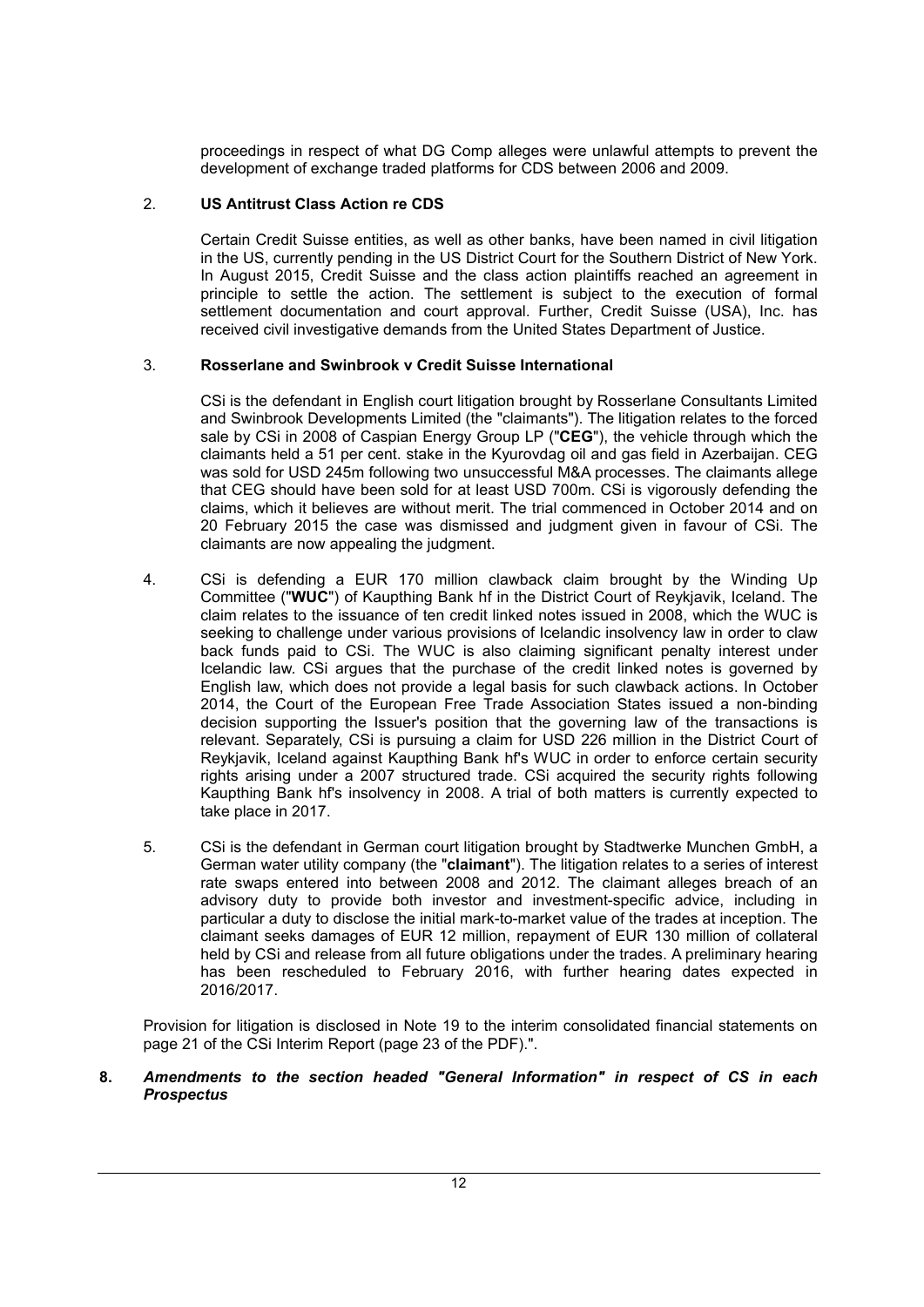The section headed "General Information" in each Prospectus (in each case, as amended up to the Supplement dated 7 August 2015) shall be supplemented by deleting the seventh item therein, on (i) page 507 of the Trigger Redeemable and Phoenix Securities Base Prospectus, (ii) page 478 of the Reverse Convertible and Worst of Reverse Convertible Securities Base Prospectus, (iii) page 515 of the Put and Call Securities Base Prospectus, (iv) 493 of the Bonus and Participation Securities Base Prospectus and (v) page 145 of the Andrea Preference Share-Linked Securities Base Prospectus, and replacing it with the following:

"7. There has been no material adverse change in the prospects of CS and its consolidated subsidiaries since 31 December 2014. There has been no significant change in the financial position of CS and its consolidated subsidiaries since 30 September 2015.

Please see the section entitled "Risk Factors" on pages 39 to 46 (pages 63 to 70 of the PDF) of the Exhibit to the Form 20-F Dated 20 March 2015 for the risk factors that may affect the future results of operations or financial condition of the Group and its consolidated subsidiaries.

Please see the sections entitled "Operating Environment" on pages 8 to 10 (pages 18 to 20 of the PDF) of the third exhibit (Credit Suisse Financial Report 2Q15) to the Form 6-K Dated 31 July 2015, "Operating Environment" on pages 6 to 8 (pages 12 to 14 of the PDF) of the exhibit to the Form 6-K Dated 30 April 2015 and "Strategy", "Our Business" and "Operating Environment" on, respectively, pages 13 to 15, 16 to 23 and 48 to 50 (pages 37 to 39, 40 to 47 and 72 to 74 of the PDF) of the Exhibit to the Form 20-F Dated 20 March 2015 for the information relating to trends, uncertainties, the economic environment and other factors that may affect the future results of operations or financial condition of the Group and its consolidated subsidiaries.".

The Issuers accept responsibility for the information contained in this Supplement. To the best of the knowledge of each Issuer (having taken all reasonable care to ensure that such is the case), the information contained in this Supplement is in accordance with the facts and does not omit anything likely to affect the import of such information.

To the extent that there is any inconsistency between any statement in or incorporated by reference in each Prospectus by virtue of this Supplement and any other statement in or incorporated by reference in any Prospectus, the statements in or incorporated by reference in such Prospectus by virtue of this Supplement will prevail.

In accordance with Article 13 paragraph 2 of the Luxembourg Law, investors who have already agreed to purchase or subscribe for the Securities before this Supplement is published have the right, exercisable before the end of 28 October 2015 (within a time limit of two working days after the publication of this Supplement), to withdraw their acceptances.

This Supplement and the documents incorporated by reference by virtue of this Supplement have been filed with the CSSF and this Supplement and the documents incorporated by reference by virtue of this Supplement will be available on the website of the Luxembourg Stock Exchange, at www.bourse.lu.